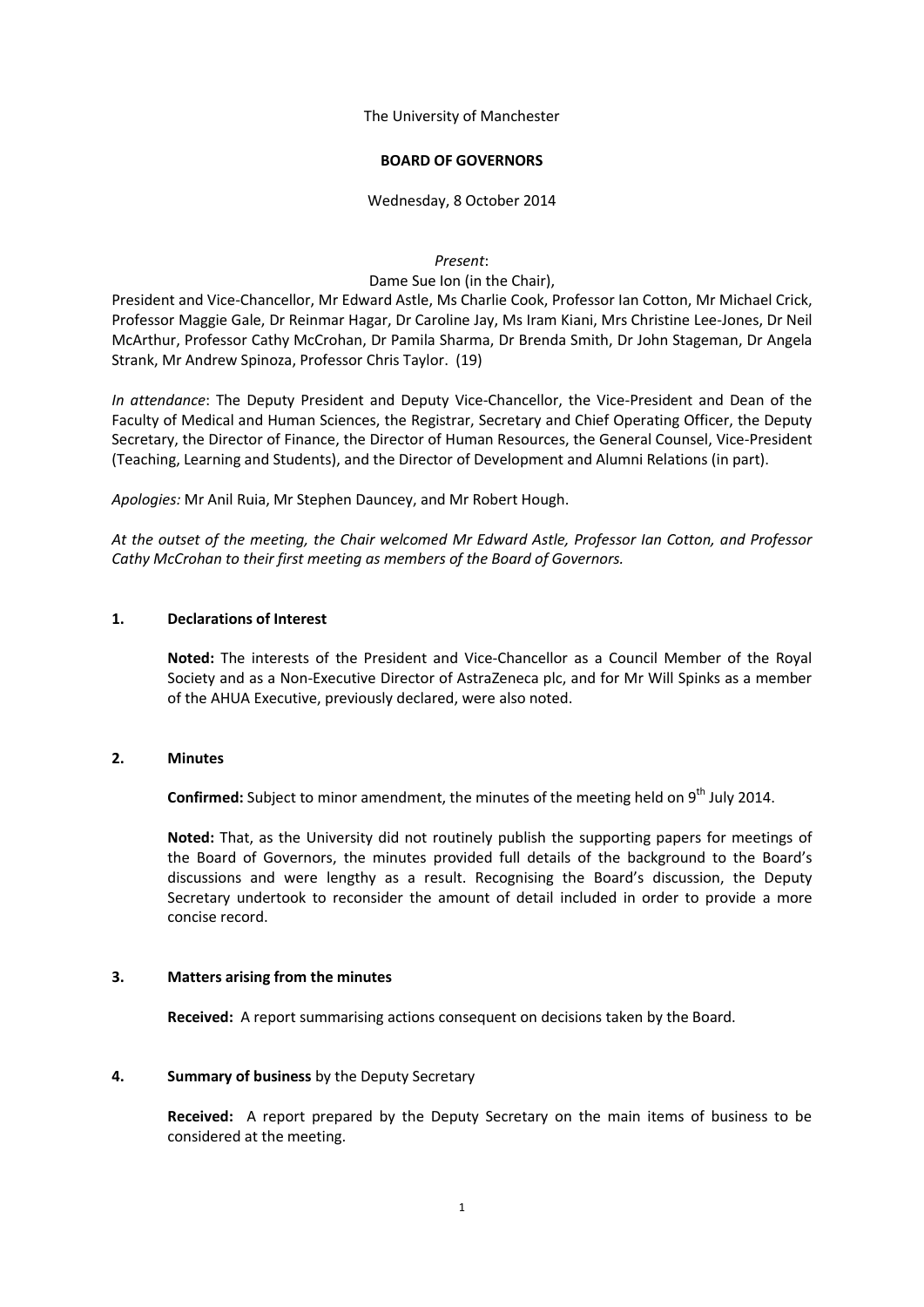# **5. Role of the Board of Governors**

# **Received:**

- (i) Statute VI of the statutes of The University of Manchester
- (ii) The Membership of the Board of Governors from  $1<sup>st</sup>$  September 2014
- (iii) The Annual Programme of Work for the Board of Governors
- (iv) The outline Scheme of Delegations, proposed for adoption by the Board of Governors.

# **Noted:**

- (1) That the Board received information on its primary responsibilities under Statute, its membership from  $1<sup>st</sup>$ September 2014, the annual programme of work outlined, and on the use of the Board's delegated authority within the Scheme of Delegations brought forward by the Deputy Secretary.
- (2) That the Scheme of Delegations would include, in relation to the Board's financial and fiduciary responsibilities, reference to the delegation from Finance Committee to the Subsidiary Undertakings Sub-committee and its obligations as a Charity.
- (3) That the Scheme of Delegations would be further developed to include standing orders for the Board and Senate of the University.

## **6. Chairman's report**

## **(a) Membership of Board Committees**

## **Reported:**

- (1) That a number of changes had been made to the membership of the Board's committees in order to address the departures of those members who had stood down from the Board at the end of the last session.
- (2) That Dr John Stageman had taken up the role of Chair of the Finance Committee and that Dr Angela Strank had joined the Committee, *vice* Mr Neville Richardson, both from 1 September 2014.
- (3) That Dame Sue Ion had joined the Awards and Honours Group, *vice* Mr Afzal Khan.
- (4) That Mr Paul Lee had joined the Staffing Committee, *vice* Mr Afzal Khan and Dr Reinmar Hager had replaced Professor Pamela Vallely, both from 1 September 2014.
- (5) That there was a vacancy for an independent (co-opted) member on the Audit Committee, *vice* Mr Alan Clarke, and that it was anticipated that this position would be filled by the November meeting.

# **(b) Uniac Audit Forum**

**Reported:** That the annual Uniac Forum would be held on 18 November 2014 between 10am and 3.30pm and that all members of the Board and its committees were welcome to attend.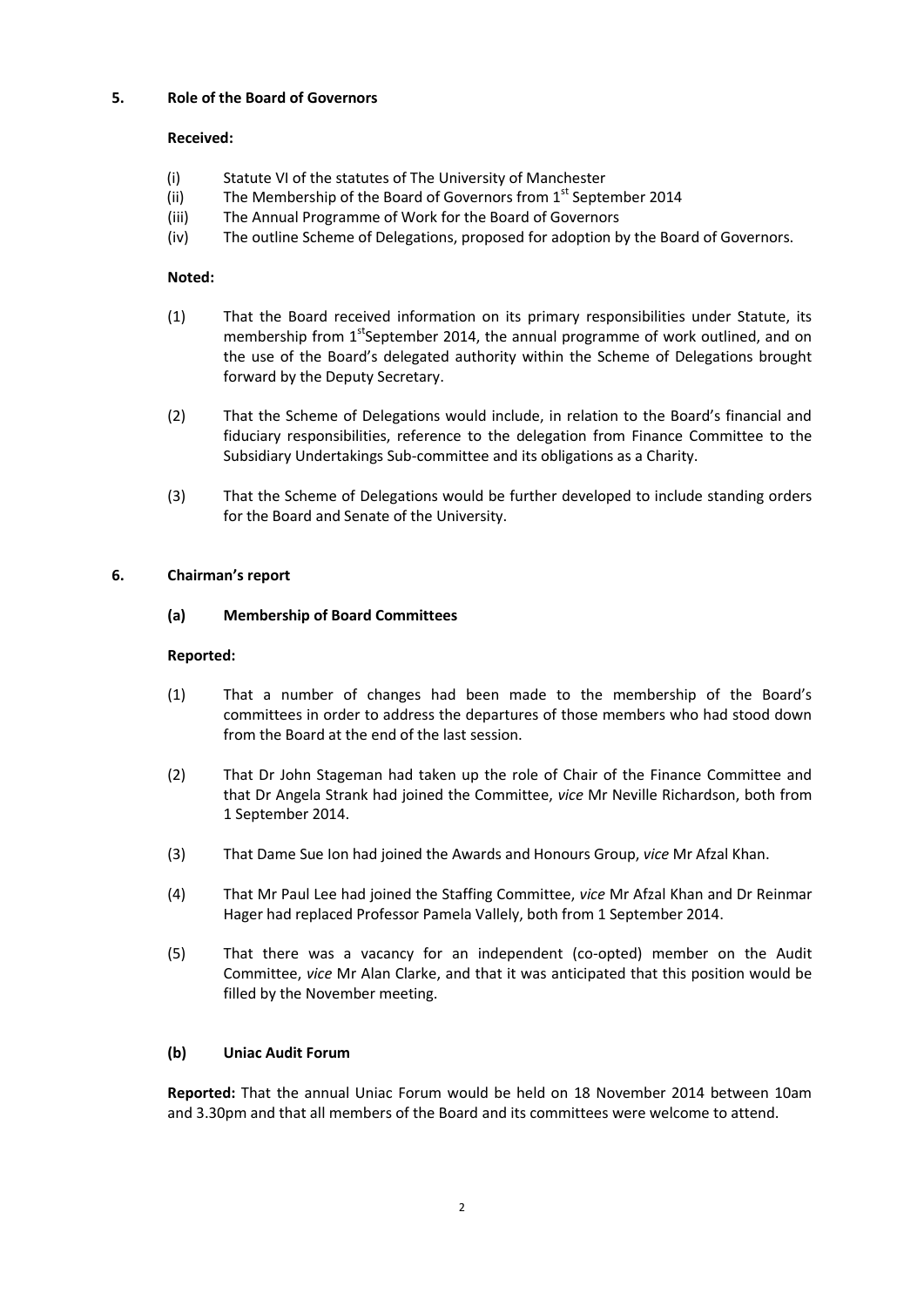## **(c) Leadership Foundation Events**

**Reported:** That the calendar of Leadership Foundation events was provided. Members can express interest in attending to the Deputy Secretary's office who will arrange bookings and transport. As in the previous year, places are limited, and any member attending on behalf of the Board should provide a report back to the Board at the next formal meeting in order to maximise value from the event(s).

# **(d) HEFCE Governance Briefing**

**Reported:** That the HEFCE Governance Briefing would be circulated to members electronically from this point onward.

# **7. Secretary's Report**

**Received:** A proposal to amend Regulation X, The Schools of the University. The paper was tabled at the meeting and copies were returned to the Secretary after consideration. This procedure, similar to that used for the discussion of honorary degrees, was followed as the paper contained sensitive information which could be damaging to the University's interests if disclosed prior to consideration. Mr Chris Cox, Director of Development and Alumni Relations joined the meeting for this item.

# **Reported:**

- (1) That at the outset of the discussion, the Chair reminded the Board of the strict confidentiality that must be maintained in respect of this item, given the sensitivities in respect of the gift proposal and naming approval.
- (2) That such a proposal would not normally be brought forward for Board approval without prior consideration by Senate, but the timing of Board and Senate meetings was such that a decision from the Board was required ahead of consideration by the Senate. Similarly, the details of such a proposal would not normally be circulated in advance of the meeting, however, as the naming proposal and the acceptance of a significant had not yet received approval, strict confidentiality was being maintained until such time as a public announcement could be made and/or the decision had been communicated to the donor.
- (3) That the University has received a momentous philanthropic pledge of £15M for the future development of Manchester Business School from one of its closest friends and supporters over many years, Lord Alliance of Manchester, and his fellow Trustees of the Alliance Family Foundation.
- (4) That this commitment of £15M was the largest single gift commitment by a philanthropist or organisation in the history of the University, even allowing for inflation, including John Owens' gift to create Owens College.
- (5) That Lord Alliance and the Foundation have provided vital and highly strategic support to a range of priorities, both at UMIST and VUM, as well as to the merged University. Previous giving priorities have included the Alliance Centre for Management at UMIST, the Law School, our cultural assets, and international research partnerships across Life Sciences and Medical and Human Sciences.
- (6) That Lord Alliance has also had a close and long-standing association with the Business School. He was closely associated with the establishment of the Federal School of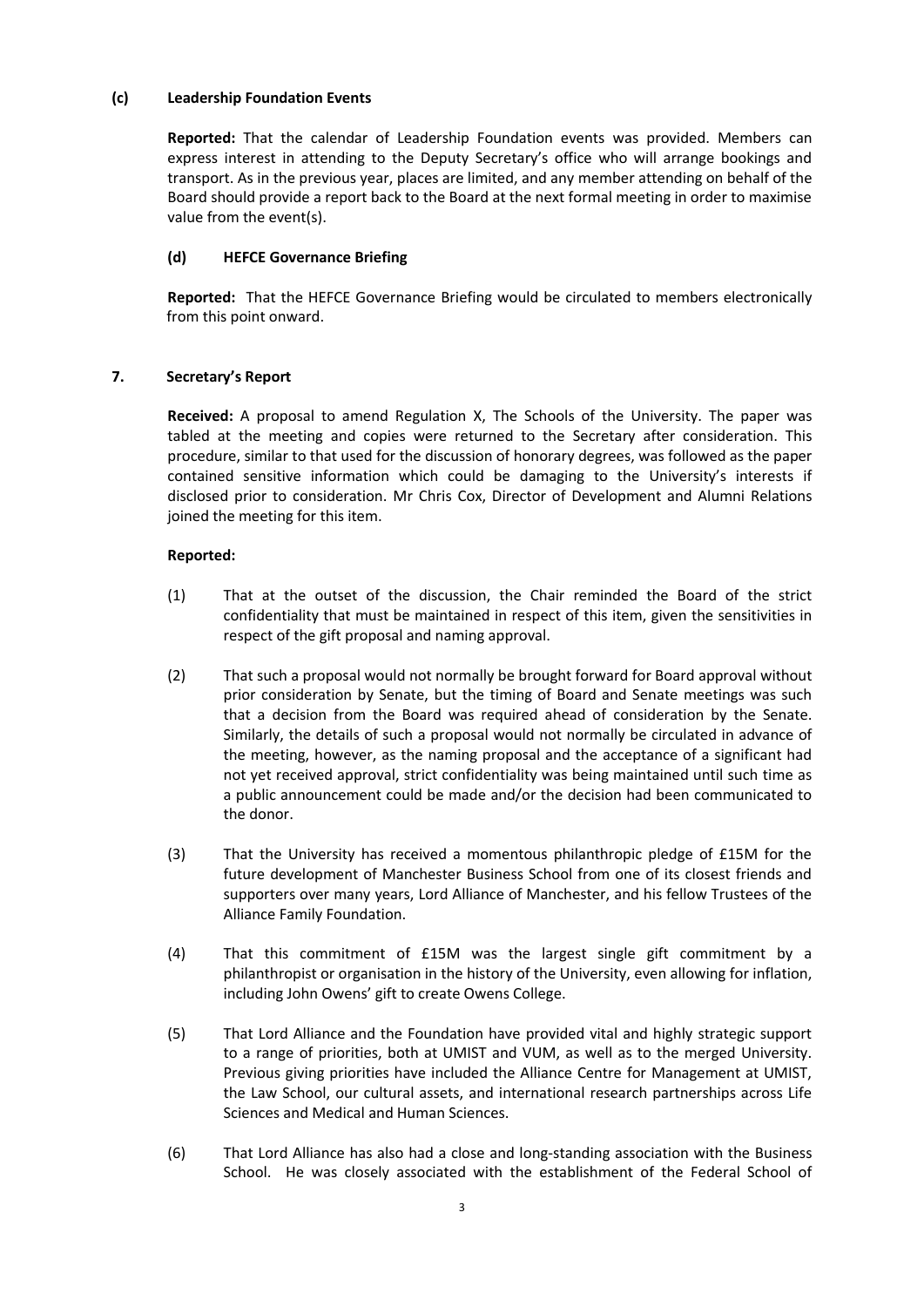Management created at the turn of the Century, the pre-cursor to the full service combined undergraduate, postgraduate and research entity that MBS became at the time of the merger of VUM and UMIST in 2004.

- (7) That in recognition of his advocacy, long-term philanthropic support and this landmark benefaction, the University wishes to add the family name Alliance to the School name, to become 'Alliance Manchester Business School' or 'Alliance MBS'.
- (8) That in adding the name of a key benefactor, MBS would become the 25th of the top 50 Business Schools in the FT's world rankings, including Cambridge and Oxford, to become a 'named' School. The gifts for the naming of the Business Schools at Cambridge and Oxford were £8M and £20M respectively. In line with naming agreements agreed at other universities, the re-designation would be permanent.
- (9) That the agreement and proposed new name of the School had been approved in principle by the President and Vice-Chancellor, the Vice-President and Dean of the Faculty of Humanities, the Head of Manchester Business School, and the Chair of the MBS Advisory Board, and was subject to approval by Senate and the Board of Governors.

## **Noted:**

- (1) That although the naming proposal was permanent, the agreement reached with the Alliance foundation would provide for either party to withdraw the association in the event of significant reputational issues.
- (2) That the naming proposal was in line with legacies, bequests and gifts throughout the University's history regarding the naming of buildings and colleges.
- (3) That Lord Alliance had developed a close relationship with the School over time through his work in the region and through his business interests.

**Resolved:** That by general consent, noting the objection of one member of the Board of Governors and subject to the approval of Senate, the Board approved the proposal to amend Regulation X, The Schools of the University, renaming the Manchester Business School as the "Alliance Manchester Business School". The School would adopt the new name from 1 September 2015.

## **8. The Annual Report of Gift Oversight Group and the Report on the work of the Division of Development and Alumni Relations**

### **Reported:**

- (1) That Professor Ian Jacobs presented the annual report from the Gift Oversight Group to the Board of Governors was provided for consideration by the Board. Also provided was a progress report on the work of the Division of Development and Alumni Relations which was presented by Mr Chris Cox.
- (2) That the Gift Oversight Group (GOG) has held six meetings in 13/14 and considered over forty gift approaches of which thirty-nine had been approved and one had been declined. This was a 25% increase in the number of gift approaches considered by the Group compared to 12/13.
- (3) That all gifts of above £100,000 in value or any gift which will bring a donor's cumulative giving to £100,000 must go to the Group for consideration against criteria approved by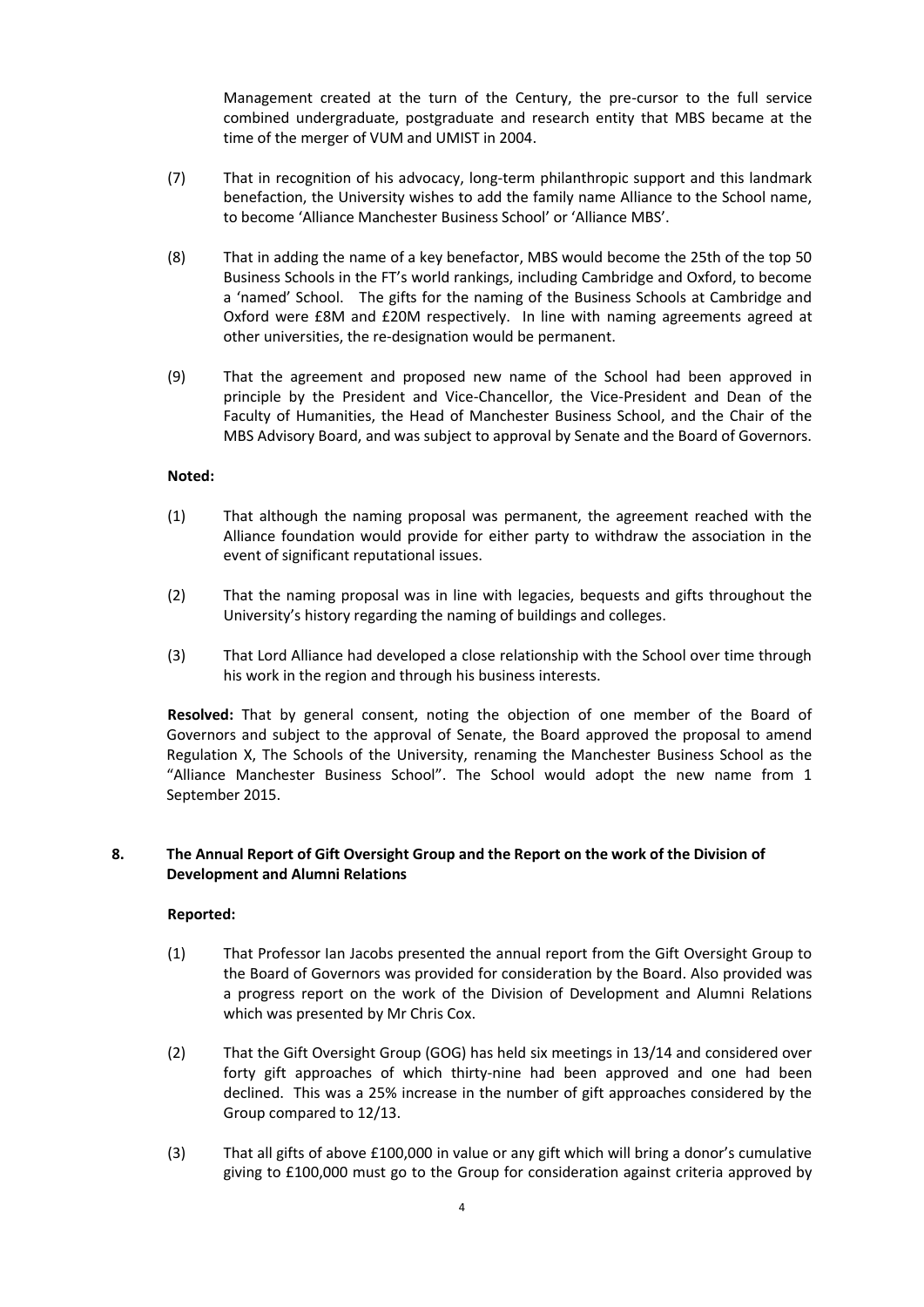the Board. In addition, it is the responsibility of the Director of Development to ensure that any other gifts below £100,000 where he considers that any potential ethical or reputational issue may arise must also go to the GOG for review and consideration.

(4) That the Group had the following membership:

Chair, Professor Ian Jacobs, Vice-President & Dean, Faculty of Medical & Human Sciences Professor Kersti Borjars, Associate Vice-President (Teaching, Learning & Students) Dr. Nick Merriman, Director of Manchester Museum. Mr. Steve Mole, Director of Finance Mr. Chris Petty, General Counsel Prof Nalin Thakkar, Associate Vice-President (Compliance, Risk & Research Integrity) Prof James Thompson - Associate Vice-President, Social Responsibility

Professor Nalin Thakkar was nominated and confirmed as Deputy Chair for the Group during the year. Professor Martin Humphries, Vice-President and Dean, Faculty of Life Sciences would take on the position of Chair of the Group from January 2015.

- (5) That the Group continued to be committed to identifying and considering key issues which could have a significant impact on their work. The topic of increased philanthropy-related discussions in countries where it is more difficult to carry out significant due diligence (due to language barriers, lack of information available in the public domain or other factors) was highlighted by the Group during the year.
- (6) That the Division of Development & Alumni Relations (DDAR) had started the process of researching external companies which specialise in providing global due diligence research relevant to the Group and this remains a core topic for review. Typically these companies have teams located worldwide with the capacity to research in many languages. Reports produced can provide structured, comprehensive background checks on an organization, its owners, operating and litigation history, as well as details of key management, decision makers and beneficial owners; providing insight on their background, track records, competencies, potential conflicts of interest and political and confirmed or alleged criminal links. They also analyse business conduct and reputation history and thorough searches are carried out to ensure any hidden risks are identified.
- (7) That this has been a significant year for the Gift Oversight Group with an increase in the frequency of meetings and also the number of gift approaches considered. It was also the first occasion when a gift approach was unanimously declined by the Group. The Group has continued to demonstrate its commitment to best practice in gift acceptance processes, which is reflected through the progress of the Group since last year and the continuous improvement of associated procedures. DDAR continue to be pro-active in providing comprehensive research and papers for the Group, identifying key areas of interest and providing informative philanthropic and wider updates.
- (8) Noting that this would be his last report GOG Chair to the Board, Professor Jacobs expressed thanks to my fellow Group members for the time and thought they have given to this vital procedure for the University. He noted that this contribution had made significant progress towards making Manchester one of the leading UK institutions in having worked through and developed effective guidelines and procedures in this area of activity in a manner which is entirely consistent with the University's values and its stated goals under Social Responsibility.
- (9) That within the Division of Development and Alumni Relations cash income from gifts doubled in 2013/14 to £19.5M, reaching ten times the level received at the time of the merger; the number of alumni making a donation rose by 12% to a new record of over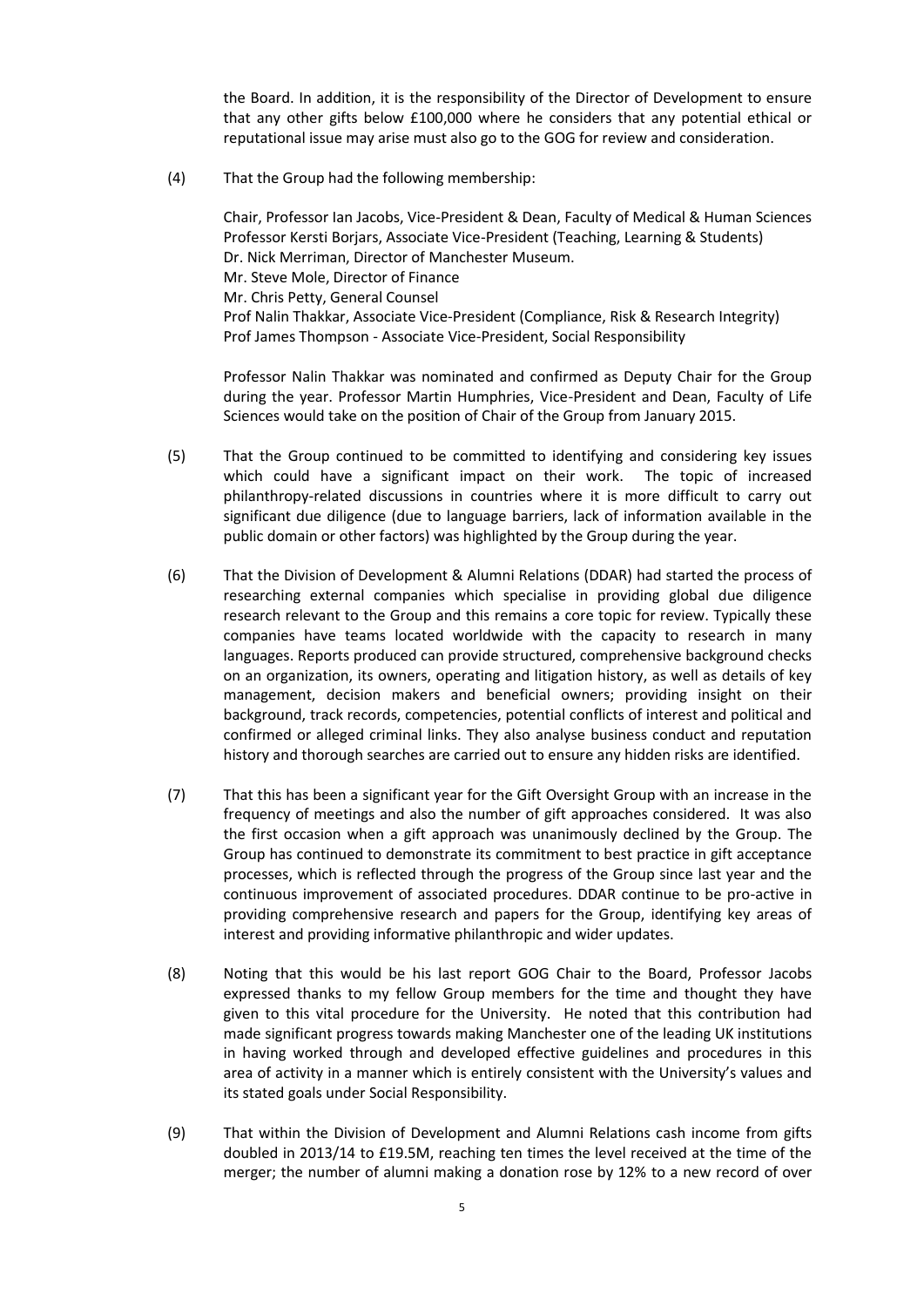4,600; the number of alumni volunteering in specific ways for priority student experience projects rose for the second year running by over 50% to over 1,400; and the division saw a rise of 300% in the number of alumni engaging with us via social media.

(10) That within the report, Chris Cox outlined that the Division's achievements presented was dependent on the quality of engagement with supporters and academic and student colleagues, and the impact that financial and volunteering support has across campus and beyond, as it was about statistical indicators, which were never an end in their own right. Secondly, engaging effectively with donors and alumni was a team exercise. Where progress had been made, this was as much to do with strong vision, leadership and energy from management, academics, and key alumni volunteer board members in the UK and globally, and student ambassadors and scholarship recipients, as it was attributable to the work of the Divisional team (proud though he was of the quality, energy and commitment of DDAR colleagues). Donors and volunteers also tended to give cash and time to specific programmes, so the quality of programmes at the University, developed and managed so effectively by academic and professional support service colleagues, remained pivotal in terms of encouraging both initial and repeat support.

#### **Noted:**

- (1) That the Board noted The Group and the mechanisms behind the Gift process appear to continue to make further strong progress from an already robust position. The due diligence process had been tightened further to provide a rigorous procedure for consideration of proposed donations. Within the process the Group were particularly focused on the motivation for and the purpose behind the Gift and also the identity of the individual; noting that fulfilling the latter can become particularly complex where a company masks an individual or, indeed, where an individual masks a company. Whilst a donor may occasionally request anonymity, the identity of the donor is always known to the Group. One donation had been rejected showing both the rarity of such circumstance, but also the fact that rejection had been applied within the Group's work.
- (2) That the process therefore continued to be refined and to improve. It was acknowledged that the Gift Oversight Group and its secretariat could only rely on information which has been volunteered or which is in the public domain and that therefore it could not foresee circumstances which come to light after the event. The system was therefore demonstrably robust and was taken extremely seriously by those involved in the oversight process.
- (3) That the Board were appraised of the approach and potential proposal that was rejected by the Gift Oversight Group, and the due process that had been conducted in respect of the gift accepted f+or each of these, details of the donors, associations, purpose and value of each gift was provided.
- (4) That further work might be undertaken by the Group, or similar body, concerning the due diligence processes conducted in relation to research awards and relationships.
- (5) That the board recorded its thanks to the staff within the Division of Development and Alumni Relations for their work and the success they had achieved over the year.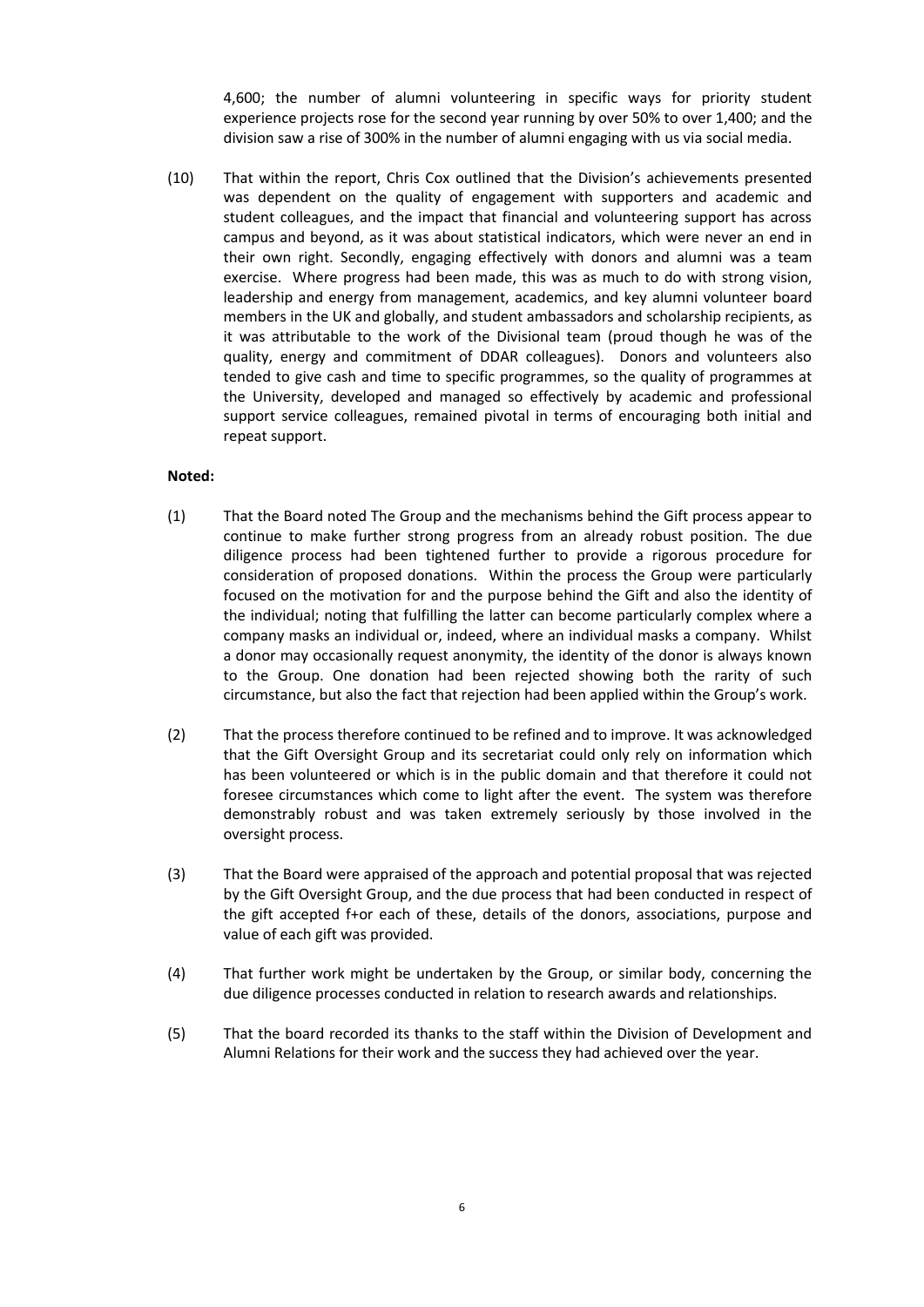## **9. President and Vice-Chancellor's report**

## **(a) The Report of the President and Vice-Chancellor to the Board of Governors**

## **Reported:**

- (1) That the President and Vice-Chancellor provided a comprehensive report to the Board of Governors. The report covered the University's work on progressing ambitions for the future, the student number position, student satisfaction surveys and the Shanghai Jiao Tong ranking.
- (2) That a detailed analysis of what it would take for the University to realise its ambitions has been carried out, benchmarking the university against leading universities. This has highlighted a number of the challenges to be faced and the bold actions necessary to achieve its goals.
- (3) That while the University compared favourably with the majority of the Russell Group, the analysis did highlight a gap between Manchester's performance and that of the leading UK institutions which are in the top 25 of the Shanghai Jiao Tong rankings. These concerned the quality of its research, the levels of Research Grant and Contract income, the profile of staff at the highest levels of research performance, and noted that teaching loads at the University were higher compared to other members of the Russell Group.
- (4) That the President and Vice-Chancellor presented detailed information on the steps underway to consider the measurement of its world ranking, the work to develop the University research strategy, the ongoing consideration of teaching, learning and the development of the student experience, the financial strategy, the profile of staff, and the University wider reputational ranking and profile.
- (5) That the work outlined would come together in a planned refresh of the University's Strategic Plan, Manchester 2020, during 2014/15. While Manchester 2020, which was published in 2011/12, sets the University's strategic direction up to 2020, within that trajectory, 2014/15 had always been seen as an important milestone in progress towards key targets. This, together with the forthcoming REF results, means that the coming year presents an excellent opportunity to review and refresh the University's strategy and to refine certain aspects. The next phase of the strategic plan for the University must build on the considerable progress made to date against our ambitions. It must also recognise some areas where achieving our goals looks challenging, and assess future opportunities and challenges. An important consideration will be how best to ensure core activities are excellent by standard benchmarks and /or truly distinctive to Manchester. These topics would be brought forward for discussion at the Planning and Accountability Conference in March 2015, and the University would launch the revised Strategic Plan in October 2015.
- (6) That the President and Vice-Chancellor updated the Board update Board members on the UG, PGT and PGR numbers. In so doing it was important to reiterate that while the majority of registrations will be completed in September, some students will continue to register throughout the cycle, particularly PGR students. The final registration numbers would not therefore be known until after the HESES census date of 1st December 2014. Professor Clive Agnew, as Vice President for Teaching, Learning and Students also provided detailed information on the University's student recruitment position.
- (7) That the University was likely to meet targets numbers for home/EU and international undergraduate students. In 2014, targets for home/EU students were set separately for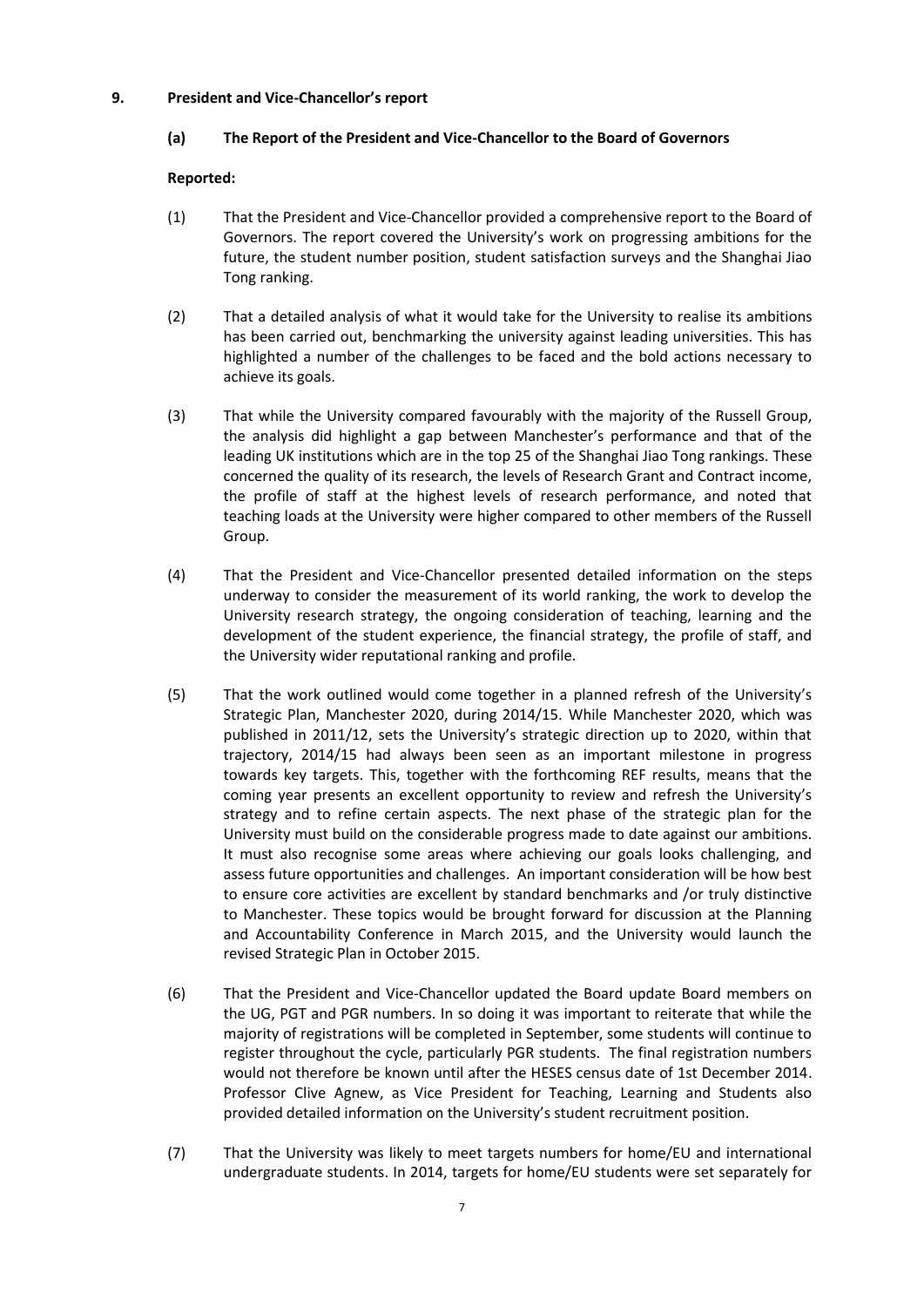Medicine, Dentistry and Nursing. For the remainder there is a government student number control (SNC) for students who do not attain at least ABB or equivalent. The University anticipated that it would be comfortably within its SNC target.

- (8) That Home/EU postgraduate taught (PGT) student recruitment had continued to be a challenging. Applications increased with 6,708 applications by the end of August (6,399 last year) but acceptances fell by 2%. While recruitment of PGT students is always much more difficult to predict at this stage, the position was promising. The University will continue to review the portfolio of PGT courses in the light of recruitment in 2014.
- (9) That applications from Home/EU Postgraduate Research (PGR) students by end of August had risen by 17% while acceptances have fallen by 1%. Applications from international students had decreased by 4% while acceptances at the end of August were 3% ahead the previous year. At this stage of the cycle is was premature to provide an accurate indication of PGR numbers as they, in particular, continue to register through the cycle.
- (10) That the President and Vice-Chancellor provided an update for the Board on the proposals to develop the University Residences.
- (11) That the Chancellor of the Exchequer had previously announced, following the support awarded through the HEFCE Research partnership Investment Fund, the plans to build a £60m Graphene Engineering Innovation Centre on the campus. This would be partially funded with the support of £5m from the Technology Strategy Board, and by £30m from Madsar, the Abu Dhabi based renewable energy company owned by Mubadala.
- (12) The President and Vice-Chancellor provided an update on the appointment processes for the Vice-President and Dean of the Faculty of Engineering and Physical Sciences, and for the Vice-President and Dean of the Faculty of Medical and Human Sciences, which were both underway. The University was also seeking to appoint a Vice-President with responsibility for Public Policy and Affairs
- (13) That the President and Vice-Chancellor reported the proposal to close three academic programmes within Middle Eastern Studies, which had faced significant recruitment challenges over a period of years. Although Board approval for the closures was not required, the President had made the Board aware of the issue as there were sensitivities in respect of the closure and some concerns had been expressed. These matters were being progressed through the Faculty of Humanities.

### **Noted:**

- (1) That the Board recorded its gratitude to all the staff involved in recruitment and admissions of students, centrally and in Faculties and Schools, for the contributions they have made to realising the 2014 student intake, especially given all the complexities and uncertainties associated with this year's admissions cycle.
- (2) That the Board discussed the use of Shanghai Jiao Tong measure, noting there were some issues in its continued use, and the previous steer from the Board to review its adequacy and coverage.
- (3) That the Board noted that the University's work in the field of Graphene was continuing to gain significant media coverage, notably the recent coverage in Intelligent Life (the sister publication to the Economist) and in the Financial Times.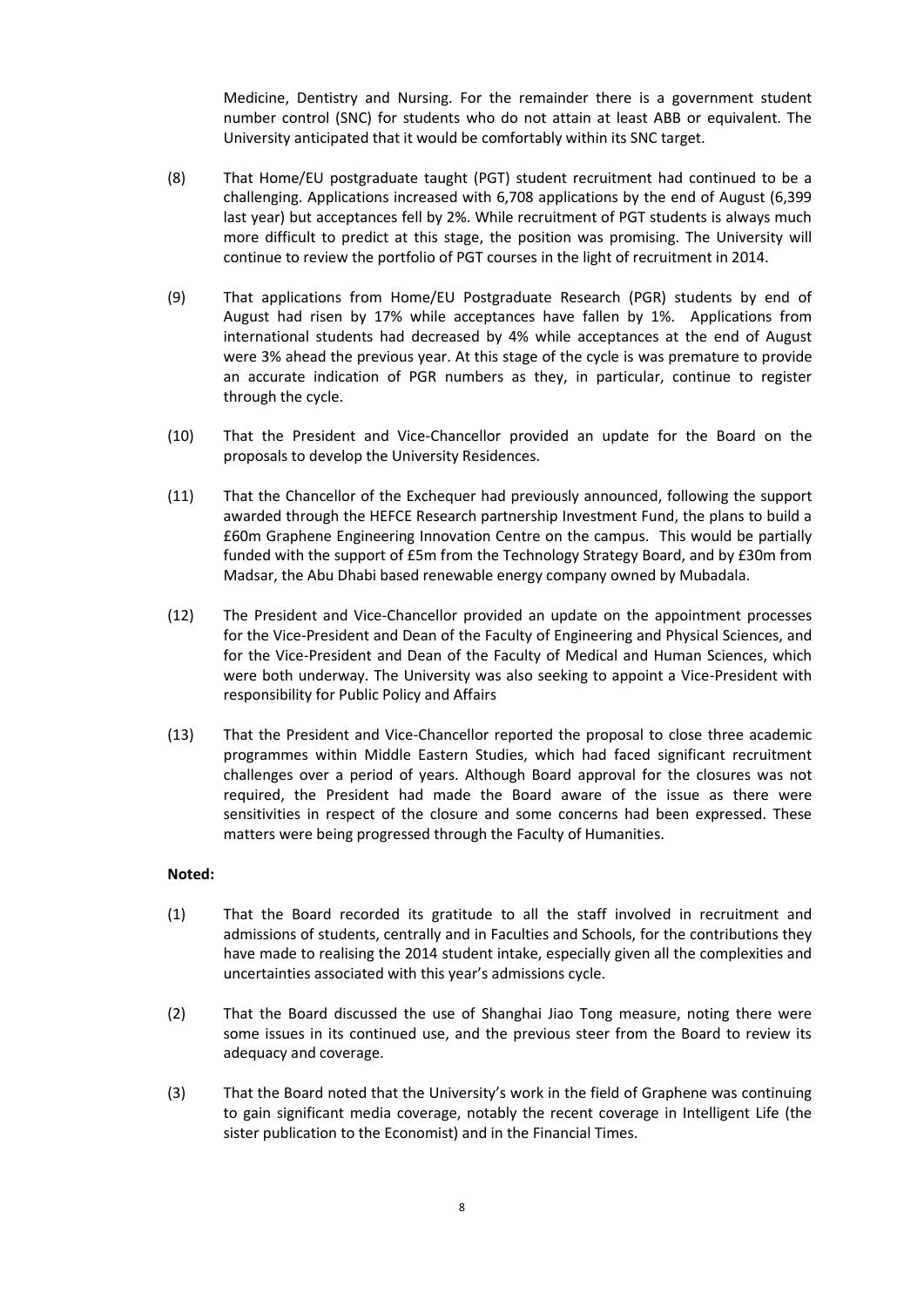- (4) That the results of the Research Excellence Framework would be published on 18 December 2014, with the results released to the University, under embargo, on  $16<sup>th</sup>$ December.
- (5) That members of the Board of Governors will be added to the circulation list for "The University in the news", the University's daily round-up of media coverage, and the Deputy Secretary would ensure Board members received the recently published Heritage Brochure.

### **(b) Report from the Director of Finance**

**Reported:** That the Director of Finance provided a report on the current operating position of the University and the ongoing work for the sign-off of the Financial Statements.

## **(c) Report to the Board of Governors on Exercise of Delegations**

## **Reported:**

(1) That acting on behalf of Senate and the Board of Governors, and on the recommendation of the relevant Head of School and Dean of the Faculty, the President and Vice-Chancellor awarded the title of emeritus/emerita professor to:

Professor John Harris, Faculty of Life Sciences, with effect from 1 October 2015.

Professor Gale Owen-Crocker, School of Arts Languages and Cultures, with effect from 1 February 2015.

Professor Jacqueline Pearson, School of Arts Languages and Cultures, with effect from 1 September 2014.

Professor Michael Worboys, Faculty of Life Sciences, with effect from 1 August 2014.

- (2) That acting on behalf of the Board of Governors, and on the recommendation of the Dean of the Faculty of Engineering and Physical Sciences, the President and Vice-Chancellor approved the appointment of Professor Bruce Hamilton as Acting Director of the Photon Institute for the period 1 August 2014 until 31 July 2015.
- (3) That pursuant to General Regulation VII.4, the Common Seal of the University has been affixed to instruments recorded in entries 1458 -1494.

### **10. Board Committee reports**

### **(a) Audit Committee**

**Received:** A summary report and minutes of the meeting held on 22 September 2014.

### **Reported:**

(1) That following the audit an email was sent to cardholders in June and the Director of HR followed this up with each Dean and across the PSS. Subsequently, the Faculty Operations Managers had been asked to chase up responses and support the process. Although it was recognised that there were more follow-up work to complete a significant amount of the outstanding balances had now been evidenced. Changes in the supporting process had been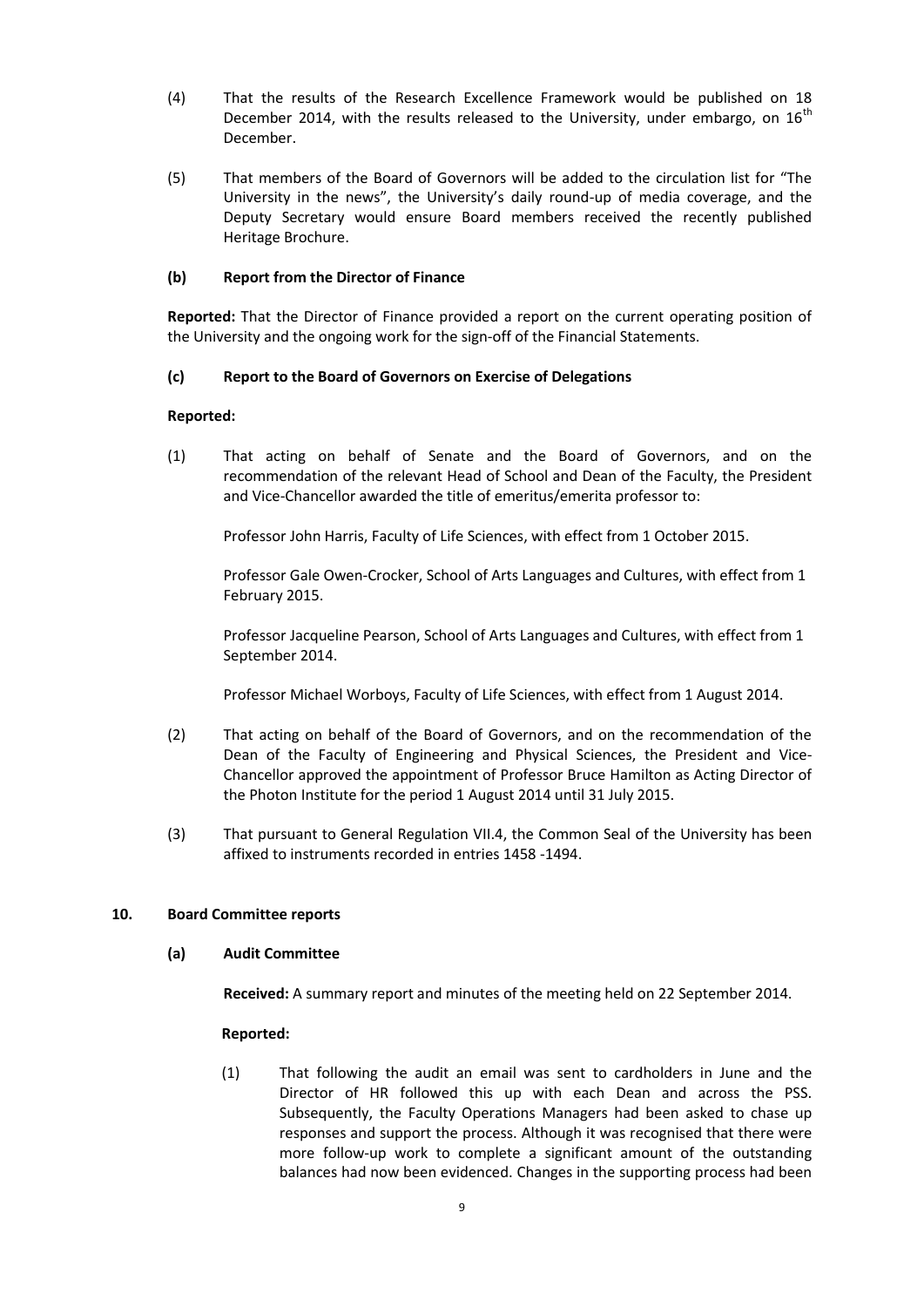introduced and the University did not anticipate that similar balances would accrue again. The follow-up work had identified cultural and behavioural issues alongside weakness in the process, and the management actions identified would seek to raise awareness alongside the adoption of strengthened processes.

- (2) That as part of the ongoing audit, Deloitte reviewed the effectiveness of the design and implementation of key IT controls relevant to systems which have a material financial impact. Those systems included Oracle Financials, Campus Solutions, Resource Link, Kinetics and Calopus. Deloitte had identified a number of improvements within the audit. They found that the IT and Finance Teams had made progress over the year in improving the IT control environment, especially given the Oracle R12 upgrade undertaken in November 2013. Deloitte noted that the direction of travel had been good and that IT had received the observations more positively and had provided information and responses quickly. Deloitte would review the action taken and implementation as they finalised the external audit process.
- (3) That In reviewing the narrative documentation that accompanies the Financial Statements, the Corporate Governance Statement and Public Benefit Statement, the Committee suggested that the Public Benefit Statement but might be revised further and that its key points and messages articulated more clearly. A shorter more concise statement would be welcomed and might be developed with assistance from Communications and Marketing. The Committee resolved to revise the statement in line with the comments made and to the forward them to the Board of Governors for consideration (both attached as Appendix 1 to the minuntes).
- (4) That Uniac had completed twelve audits and reviews over the period. Of these, the Oracle R12 Upgrade Post-Implementation Review, the Endowments Review, the Treasury Management Implementation Review and the Review of Key Information Sets (a data assurance review) had all been clear, offering substantial assurance that the system of internal control and governance was effective (although potential enhancements may have been identified) and substantial assurance that the system of internal control is efficient and economic (although potential enhancements may have been identified).

In the course of the audit of the Implementation of Regulation XX (student engagement and attendance) in early 2014, Uniac were alerted to the need to ensure adequate audit coverage of the processes underpinning the management of engagement and attendance for taught off-campus students (undergraduate and postgraduate). This audit was carried out to provide assurance on the robustness of controls for managing the health, safety and wellbeing of the students studying and working abroad within the School of Arts, Languages and Cultures (SALC) and the International Programmes Office (IPO). Uniac's work identified additional control weaknesses, where improvements were required to ensure ongoing effectiveness (and efficiency) of the system for managing the health, safety and wellbeing of the students studying and working abroad.

Uniac had undertaken a review of IT Capacity Management, and a Review of IT Disaster Recovery. The IT Directorate is currently undergoing a significant change as part of its IT Transformation Programme. As part of the changes, new roles and accountabilities have been defined to address some of the current issues in the organisation. One of the new roles that has been approved for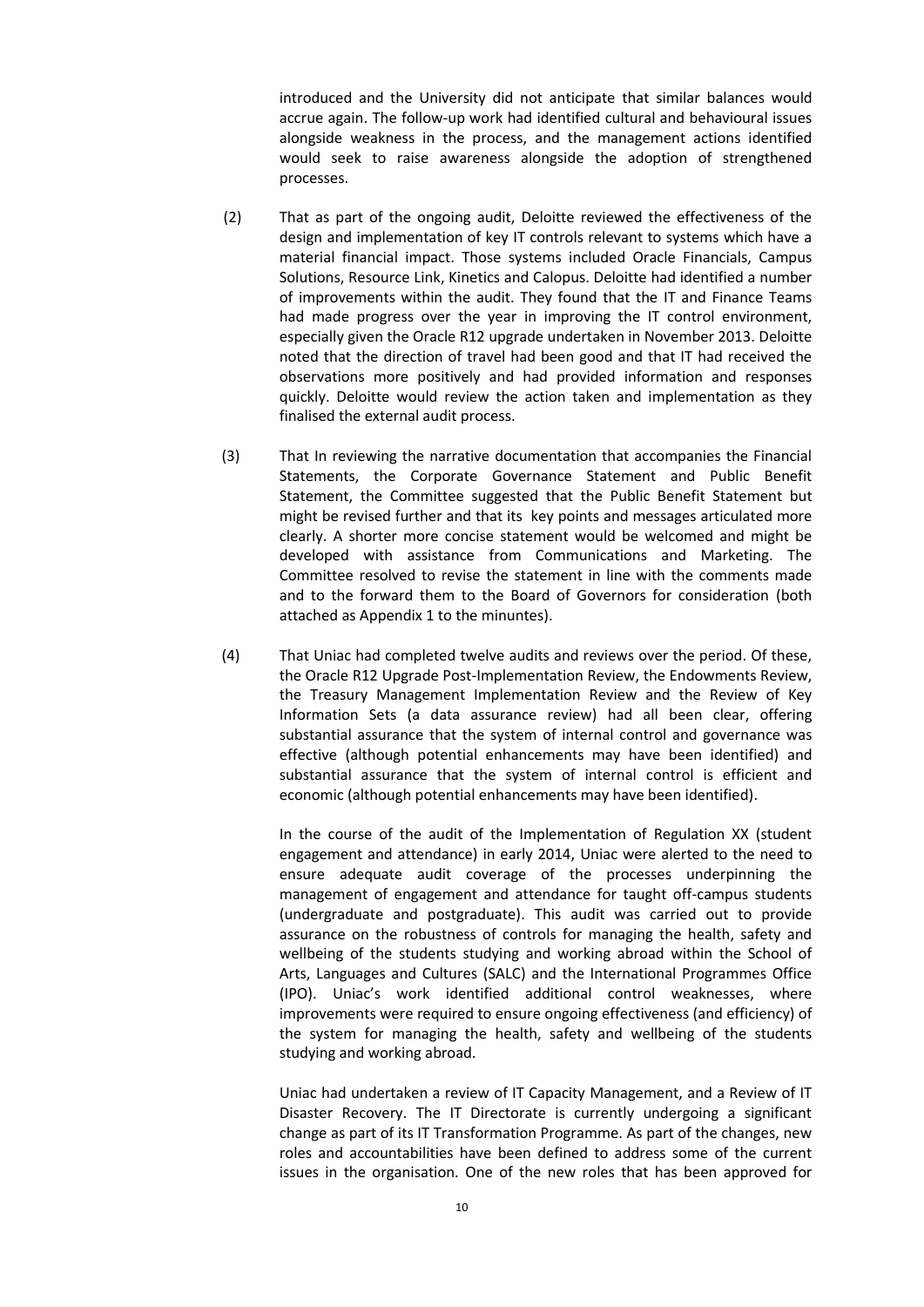recruitment is a Capacity and Availability Manager. This role will lead on and coordinate capacity management (CM) activity to deliver a capacity plan and forecast for the IT Infrastructure and manage and develop a capacity profile for all major IT services and systems. Uniac's findings therefore broadly aligned with the prior observations and expectations of the Director of IT and that are shaping the direction of the new IT organisation design that is currently being implemented.

(5) That the Committee considered the draft internal audit annual opinion which is prepared for the Audit Committee and the Board of Governors, and provided to HEFCE each year. The opinion concluded that internal controls were generally effective and that the University had continued to develop the standardisation and consistency of operational processes and controls across the institution.

> The opinion concluded that the University's governance arrangements were effective, and referenced the emphasis from the perspective of the Audit Committee and the Board of Governors to ensure that the internal control environment continues to develop and agreed action is implemented. The commitment to Assurance Mapping, Board training and the promotion of seminars and risk sessions also demonstrated a commitment to the development and improvement of governance arrangements.

> The opinion concluded that the University's arrangements for Risk Management were generally effective and highlighted the systematic approach for the development and maintenance of a hierarchy of risk registers based upon the risk to the achievement of the University's strategic objectives. The opinion referenced the work undertaken on Assurance Mapping and the three strategic risks identified within this process where management and internal audit reviewed sub risks and documented and provided assurances on the controls in places.

> Uniac had concluded that the University's data quality framework was effective, including the provision of an assurance in respect of Destination of Leavers, Key Information Sets, League Table Management, and the NHS Professional Education, Training and Development Quarterly Return.

> Uniac had concluded that overall, the University continued to apply value for money considerations to its processes and activities, supported by strong awareness and vigilance within the senior management team.

(6) That the Committee received a report from the Director of IT, on the University's Cyber Security work and on the IT transformation project. The Director of IT began by updating the Committee on IT Transformation Project currently underway. As previously reported, his initial impressions of the Directorate, had found some strong people with significant skills and experience and a largely stable IT platform, development and business linkages were rather weak. More importantly, the Directorate did not have a clear strategy and integration across systems and platforms was relatively poor. The Directorate's approach to service management was being strengthened, and that work allocations procedures were being revised. The current structure had fixed teams with over 250 different job specifications. The new model, to be adopted in December 2014, would build agile teams, where largely generic job specifications were the norm, enabling a more flexible approach as priorities change. This would also seek to introduce greater clarity around respective workloads, and pull responsibilities and oversight back to senior managers. All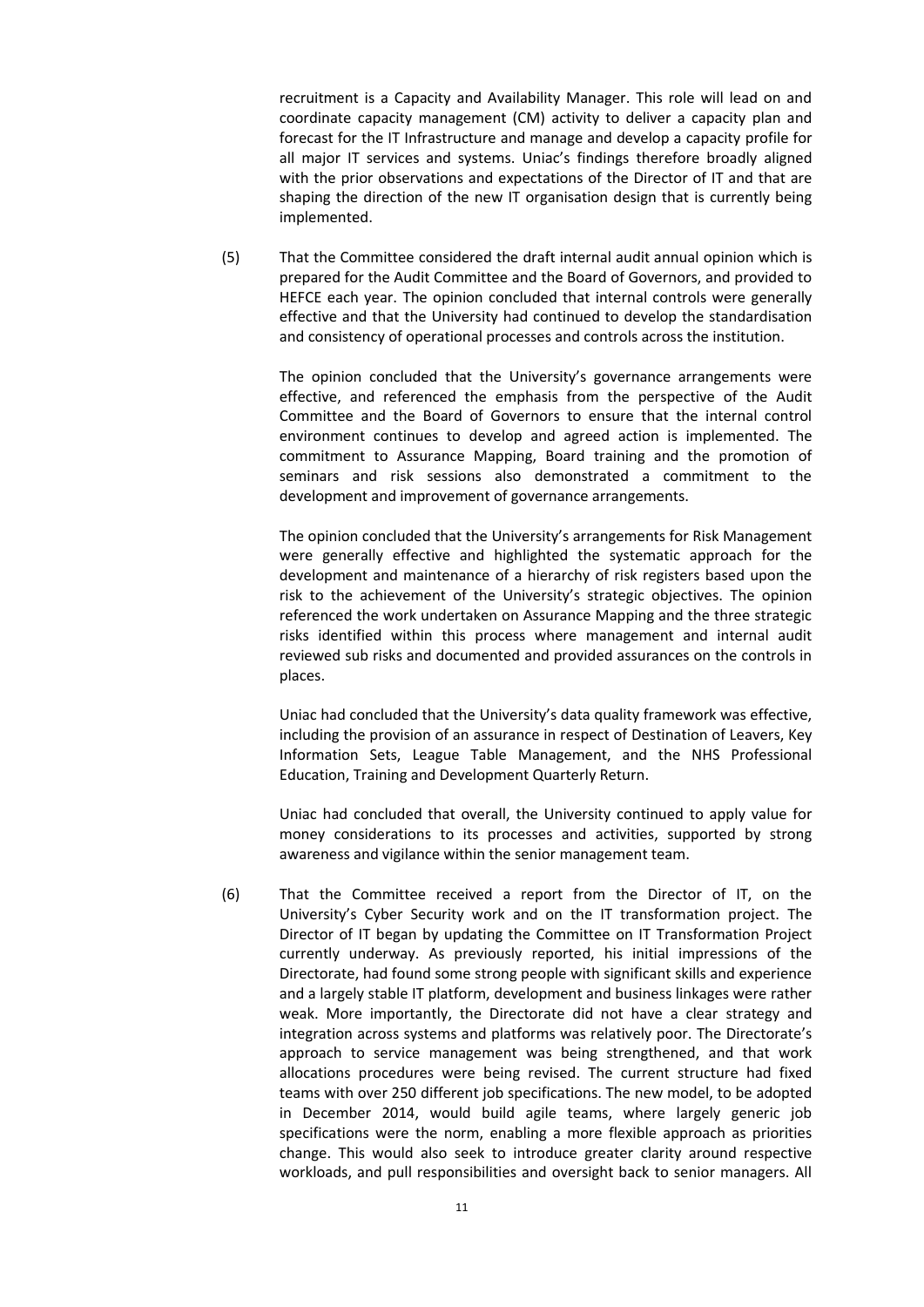of this work was being overseen by an IT transformation Board, led by Professor Rod Coombs.

(7) That, as the meeting was interrupted, the Report on Procurement and the item on the Risk Registers would be taken at the November meeting. The Risk Registers, were, however, forwarded to the Board of Governors in line with routine reporting arrangements.

**Noted:** That although the Risk Map and Registers were not discussed at the meeting of the Audit Committee (due to interruption), they were discussed by the Board in relation to the depiction of movement and highlighting improvement achieved through mitigation. The Audit Committee should therefore reflect on this issue when the detailed registers are presented in January 2015.

#### **(b) Finance Committee**

**Received:** A summary report and minutes of the meeting held on 24 September 2014.

#### **Reported:**

(1) That Finance Committee considered the latest update and noted that all projects remained on track and within budget, with the exception of the Whitworth Art Gallery where delays had arisen from environmental conditions and asbestos removal. The formal opening had been postponed until February 2015 and there were concerns regarding the contractor's ability to finish the project. The University had engaged legal representation to ensure any matters of dispute were handled correctly. It was possible that the project will exceed the original budget (£17m) by £1m.

There had also been some slippage on the MCRC project, with occupation delayed until early 2015. The contractor was forecasting significant overspends and considering a contractual claim against the University. The University was confident that there were no grounds for any such claim but as a precaution, additional specialist legal advice had been sought. There were no budgetary issues with the project and a healthy contingency remained.

It was also noted that the funding for the Graphene Engineering Innovation Centre (GEIC) had been confirmed and announced (UKPRIF £15m; Masdar, the Abu Dhabi-based renewable energy company owned by Mubadala, £30m; TSB £5m and £10m from other sources). Rafael Viñoly had been appointed as the architect.

The revised plan for the Biomedical Campus will be submitted In due course to CPSC and Finance Committee. It was noted that the plan will remain within the originally agreed budget.

- (2) That Finance Committee noted the latest report, including cash flow forecast. With the exception of the Whitworth Art Gallery, all projects remained within budget.
- (3) That an update on the latest triennial valuation of the UMSS pension scheme was considered. Finance Committee noted that no changes had been made to either employees or employers contribution rates and the University had increased its recovery contribution from £4.5m per annum to £6m per annum.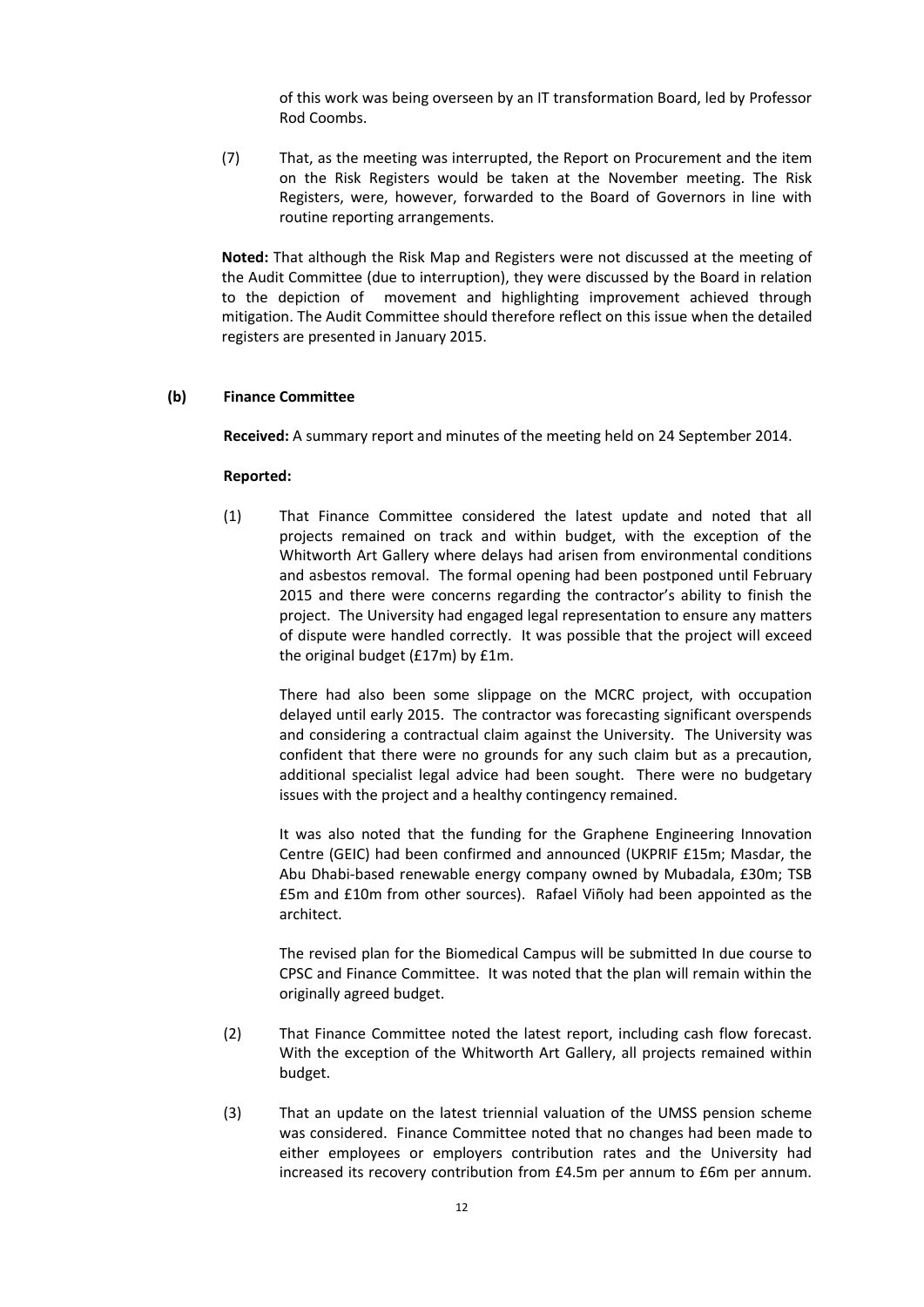The triennial valuation of the USS scheme had taken place in March 2014 and the outcomes were currently under consideration. Proposals for changes to the scheme were expected to be announced in mid-November.

(4) That the transfer of the University's Investment Portfolio had taken place in line with the approved strategy. The portfolio was now managed as follows:

Bonds 30% (index linked gilts 15% managed by BlackRock; 15% absolute return bond managed by Ignis) Global equities 55% (split equally between Harris and Investec) Property 15% (managed by BlackRock)

- (5) That Finance Committee considered the debt report for July 2014 and approved the write-off of a debt totalling £306k (€344k) arising from a Framework 5 funded project with the European Commission.
- (6) That the Moody's Annual Assessment Visit had taken place in September 2014 and it was expected that the University's credit rating of Aa1 stable will be confirmed. The next visit will take place in November 2015.
- (7) That Finance Committee approved a revised bank mandate with the NatWest Bank to take account of staffing changes in the Directorate of Finance.
- (8) That Finance Committee noted following key points from the management accounts for July 2014:
	- The surplus for the year was £45.0m, which is £25.5m favourable to budget. This includes year end FRS17 pension adjustments of £14.4m so the underlying surplus is £30.6m compared with £36.7m last year (excluding loan break costs).
	- Cumulative income for the year is £886.4m, up by £19.2m on budget (2.2%) and up £59.4m (7.2%) on last year.
	- Research grant and contract income showed 7.1% growth from last year at £213.7m and exceeded budget by £7.6m.
	- Pay costs (on a statutory basis) were £450.6m or 50.8% of income compared with £424.1m or 51.3% last year.
	- Other operating expenses (on a statutory basis) were £327.0m (36.9% of income) compared with £299.4m (36.2% of income) last year.
	- Closing cash balance was £427.4m, down just £10.2m despite significantly increased capex activity.
	- Cash flow from operating activities at £60.0m compared with £53.7m last year and represented 133% of surplus (110% last year excluding loan break costs).
	- Endowments at £174.3m were £5.1m up on last year after another volatile year in the markets.